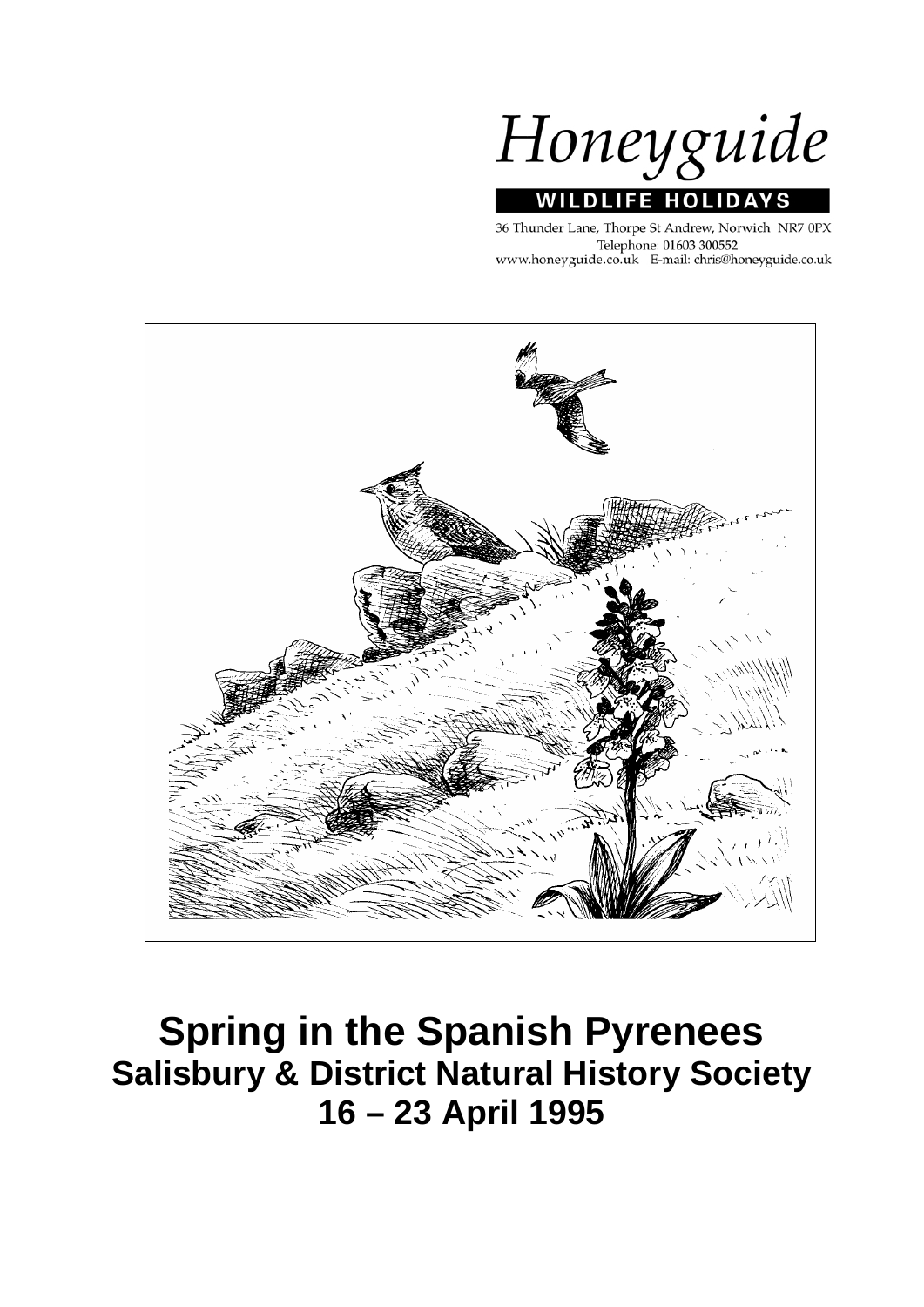#### **Honeyguide Wildlife Holidays and the Salisbury & District Natural History Society**

**Spring in the Spanish Pyrenees** 

#### **16-23 April 1995**

#### **Participants**

Rosemary and Gerald Nicholls Brenda and Jimmy Wade Kate and Ted Sansby June Hodgkinson Audrey Lovett Nora Langdon Grace Hickman Marigold Woolley Joan Tripp Kathy Gibson Pete Etheridge Kathy Archibald

Leader:- Rob Macklin

Our hosts:- John and Viv Boucher, The Painting School, Calle Mayor 30, Berdún, Huesca, Spain.

*Illustrations by Rob Hume. Cover: lady orchid, crested lark and red kite.* 

In response to the conservation donation included with this holiday we received a letter from SEO. The letter was too faint to scan and include in this report, but it is copied below:

Zaragoza, 30<sup>th</sup> May, 1995

Dear Chris

Once again I wish to thank you for contributing with your donation to our Conservation Project in the steppes of Belchite (Zaragoza – Spain). Thanks to you and people and groups like yours the Ornithological Reserve goes on growing up and saving some of the last areas with high natural value.

 Please, extend my thanks to your 1995 customers in Berdún and all the others that have contributed to the project. All of you are invited to visit the reserve whenever you have the chance

 I hope to see you again soon and tell you good news about the steppes and their conservation.

Best wishes.

Juan Carlos Cirera Martinez SEO / BirdLife manager in Aragón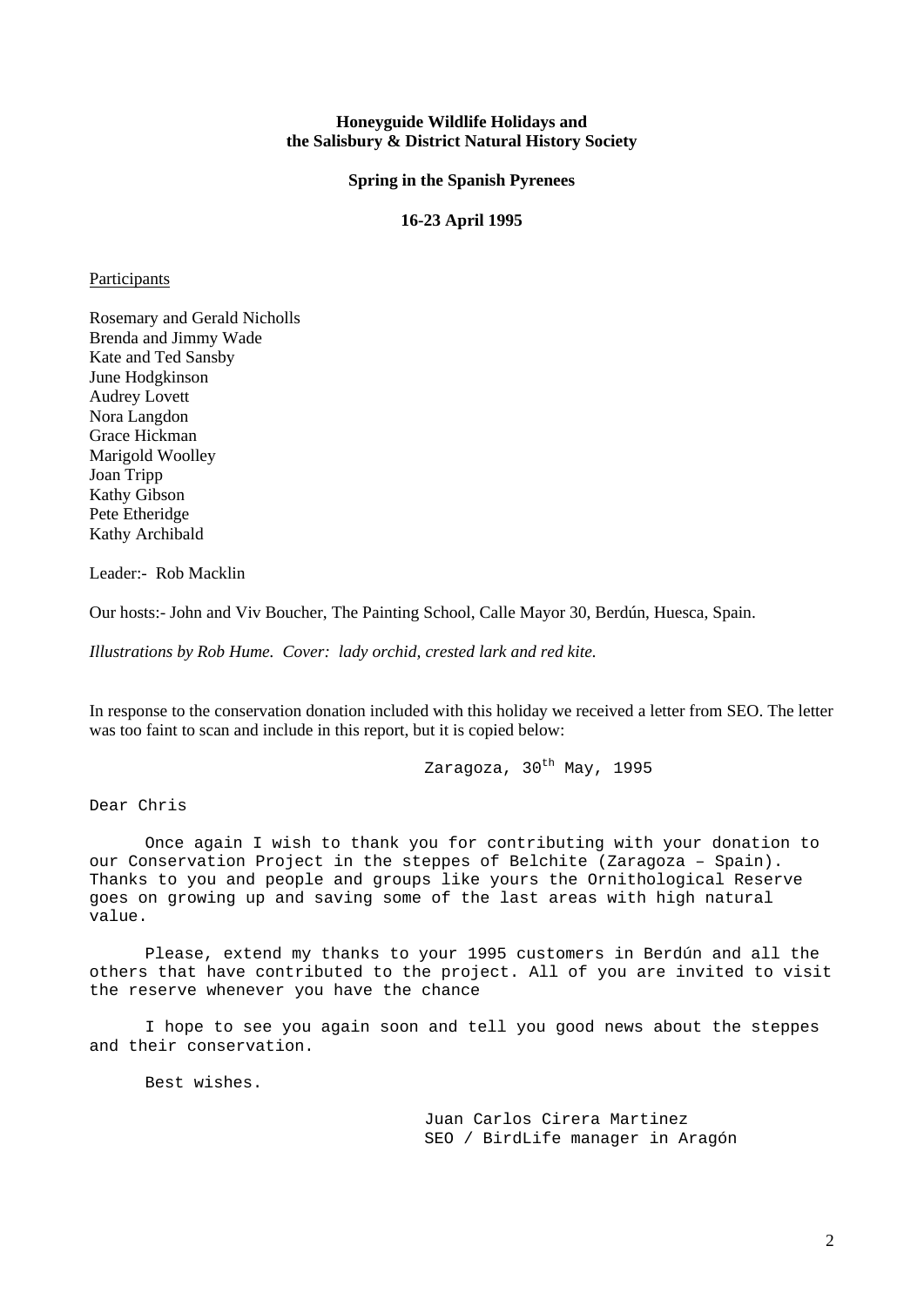#### **Spring in the Spanish Pyrenees 16 – 23 April 1995**

#### Sunday 16th April - Bilbao to Berdún

Grey skies and cool temperatures greeted us as we arrived at Bilbao airport after a very smooth flight from Heathrow. We were met at the airport by John Boucher and introduced to Evaristo, our coach driver for the week. A huge white stork's nest on a church in a small village near Bilbao was deserted though we did see one of these magnificent birds slightly further on.

The four hour journey to Berdún was broken by a very welcome coffee stop where both black and red kites sailed across the sky. Spotless starlings cackled from the 'phone wires and goldfinches sang from the roadside trees. Griffon vultures and buzzards were seen from the coach while great crested grebes and little egrets were found on the huge reservoir, the Embalse de Yesa. As we approached Berdún there were three deserted hilltop villages due to the loss of farmland under the waters of the reservoir. Berdún itself looms out of the plains of Aragón and has a magnificence presence perched on its own hill.

We arrived tired at Berdún and were shown our highly individual rooms by Vivien Boucher. Both John and Vivien later joined us for dinner across the square at Emilio's. House martins and swallows were breeding in the town walls while red kites ceaselessly patrolled the perimeter of Berdún. A peregrine flashed across the sky as we all trooped off to dinner.

## Monday 17th April - Around Berdún to the Rio Veral and Rio Aragón

Before breakfast Peter and Kathy joined me for a stroll down to the Rio Veral. Collared doves, black redstarts and white wagtails were in evidence around the town while serins, linnets, goldfinches, cirl and corn buntings sang heartily from the 'Badlands' below Berdún. Birds of prey were much in evidence with both black and red kites in the air, griffon vultures gaining height over the valley and a single Egyptian vulture drifting over the town.

A hoopoe called somewhere in the distance and the first party of swifts joined the swallows and house martins in the skies over Berdún. As we approached the river a pair of mallards rose from the water and a whole host of song rang out from the surrounding scrub. On inspection, blackcaps and willow warblers were joined by Cetti's warblers, a single Bonelli's warbler and a skulking subalpine warbler. On the way back to breakfast both woodlarks and crested larks sang well while a redstart showed briefly in the scrub.

After breakfast the whole group walked leisurely down to the Rio Veral, pausing to admire several superb singing serins and a nightingale in full view with its throat throbbing with song. A male kestrel hunted nearby, an adult Egyptian vulture flew across the sky then, unbelievably, an enormous immature lammergeier flew lazily right over our heads. Large patches of green hellebore were dotted over the badlands and we also identified silvery sainfoin and white rock-rose here. On the overgrazed, bare slopes, barberry and Spanish broom had gained a foothold.

As we reached the river, both light and dark phase booted eagles were well seen by the group and both golden cinquefoil and yellow restharrow were in full flower.

Nine species of butterflies in the morning included several new varieties for the group. Of particular interest were Bath white, clouded yellow and the most spectacular scarce swallowtail and swallowtail. Gerald found a rather impressive hummingbird hawkmoth as we returned through the Badlands for lunch at Emilio's.

As the afternoon began to warm up we walked down from the town towards the Rio Aragón. We walked past a superb Judas tree on the outskirts of the town as the only short-toed eagle of the trip made a brief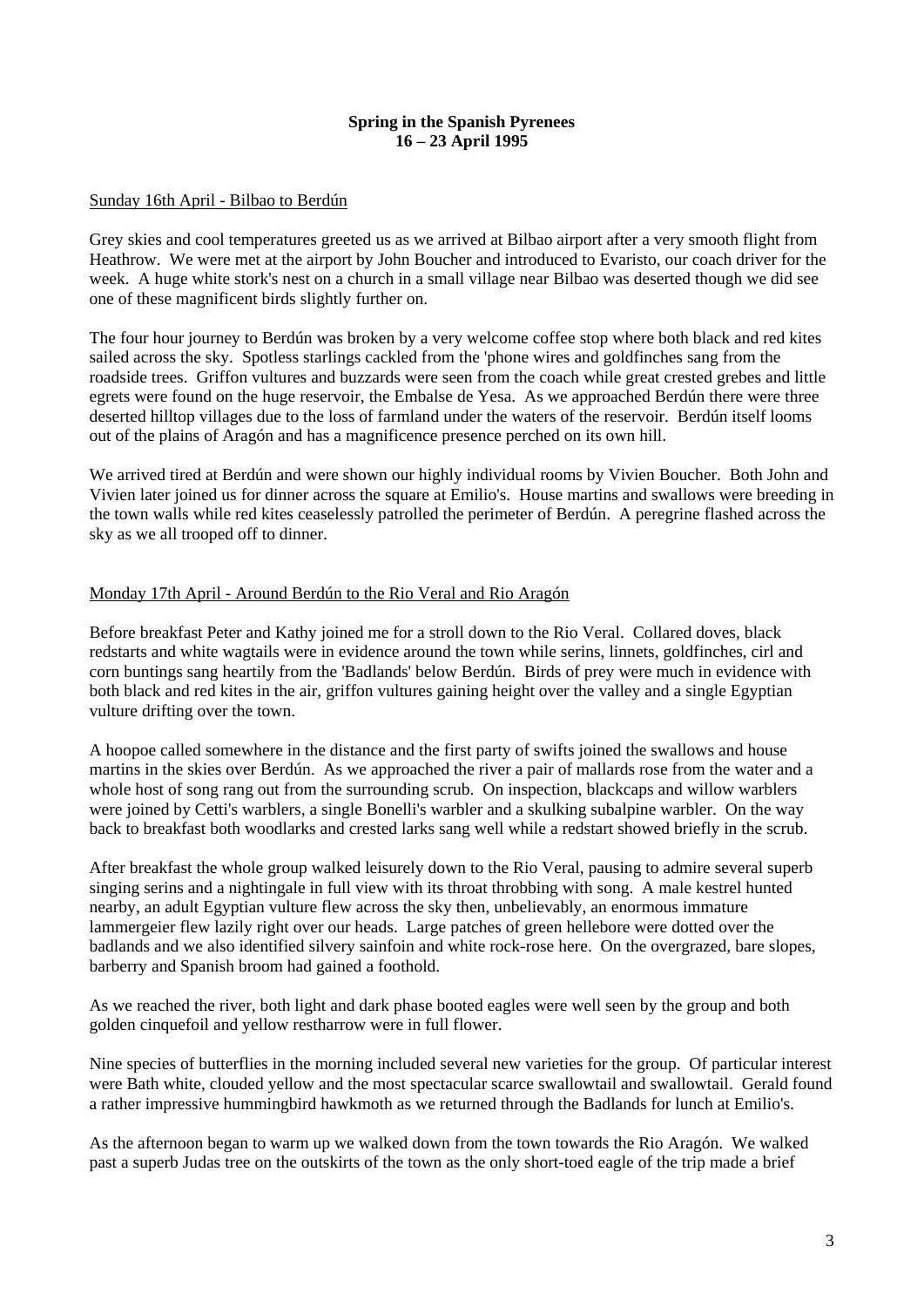appearance in the skies. Tawny pipits and stonechats were immediately seen along the roadside and a clump of henbane was found by the main road. Woolly thistles and wild clary were also identified here.

As we passed almond groves, a very colourful woodchat shrike sat atop one of the trees giving excellent views for all. Wheatears and whinchats were also found in the grove. The butterflies in this area proved very interesting with familiar species such as brimstone and small copper being joined by panoptes blue, green-underside blue, Moroccan orange-tip, wood white and dingy skipper. Most of these species were all new to the group!

As we approached the bridge over the river we came across a large clump of shepherd's needle while the scrub under the bridge played host to the parasitic purple toothwort. Black kites flew around our heads here and another adult Egyptian vulture flew over. A yellow wagtail proved to be the grey-headed type of Iberian origin. Yet another new butterfly here was chequered skipper, while plants included false vetch, tassel hyacinth, basil thyme and field marigold. An Iberian wall lizard scuttled away across the scorched earth.

After such a long walk, John and Vivien took most of the group back to Berdún by car though a few of us braved the walk back. We were rewarded by the stunning sight of a male Montagu's harrier quartering the cereal fields as several skylarks sang lustily from the skies above us.

After dinner we promenaded around the village in search of scops owls and were amply rewarded by birds calling and answering very close to us; we even managed to see one in the gutter next to Prudencia's roof. The view from Berdún at night really is amazing; it gives one the feeling of being high on a ship in the middle of the sea!



#### Tuesday 18th April - St Juan de la Peña

An early morning walk through the Badlands produced singing black redstarts, Cetti's warblers, serins, cirl and corn buntings. A song thrush sang lustily from the edge of the town and a raven flew over cronking. An unfamiliar burst of song turned out to be a Bonelli's warbler by the river. After breakfast we picked up our enormous packed lunches and bag full of 'Spanish' sticks before joining our coach for the trip to the monastery at St Juan de la Peña.

Our first stop was on the Rio Aragón where nightingales, Cetti's warblers and chiffchaffs were in full song. A common sandpiper hunted for insects along the river edge and a yellow wagtail gave us all good views. A buzzard sat on a telegraph pole, intently scanning the ground below.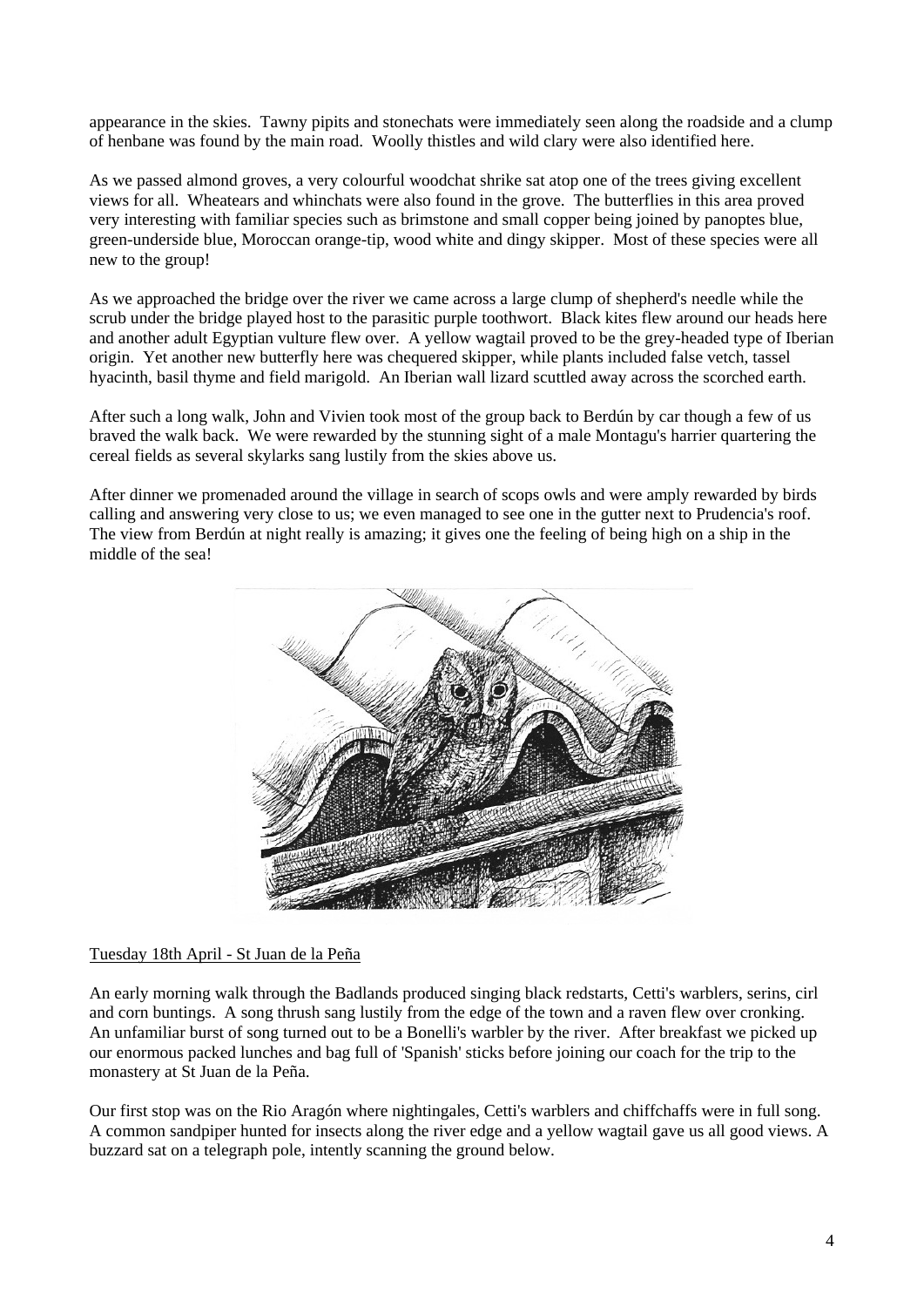The next stop was at the small village of Santa Cruz de la Seros with its 12th century church. As we disembarked from the coach, a golden eagle soared lazily overhead and crag martins flew around the church. There was a grey wagtail in the village and a wood white butterfly gave everyone good views as it fluttered around the square. After a look around the fabulous church with its alabaster windows it was back to the coach and on to St Juan de la Peña.

When we arrived at the monastery it was time for lunch so we picnicked under the pine trees out of the sun. Immediately, six crossbills flew over calling loudly and another new butterfly, a Queen of Spain fritillary, had many of us scampering after it to confirm its identity. Goldcrests, chiffchaffs, great tits and coal tits called from the woods but we were not to be fortunate with black woodpeckers! The daffodils here taxed our identification skills but we finally decided that they were *Narcissus pseudonarcissus moschatus*. As we walked up the rather steep slope through the woods we found Pyrenean violet, bitter vetch, spurge laurel and masses of cowslips. As we attained the ridge we found breathtaking views of the surrounding area including the monastery itself. Rush-leaved narcissus grew in great profusion here and there were carpets of cowberry. A large wall brown was out here some several weeks early thanks to the recent hot and dry conditions.

As we walked back down through the woods, firecrests called incessantly but were very difficult to see. On the grassy areas below, a tree pipit treated us to a fantastic singing display flight and several nuthatches were seen. We found Pyrenean avens and henbit dead-nettle here while the butterflies included red admiral, holly blue and little blue.

On the way down we stopped at the old monastery which was spectacularly built into the overhanging cliff. Both lammergeier and peregrine flew across the skies and a mistle thrush called. The monastery walls held great tufts of Pyrenean saxifrage while dead heads of carline thistle were very obvious along the roadside.

On the drive home another woodchat shrike was, typically, perched on the top of a roadside bush.

#### Wednesday 19th April - Aisa

A rather long drive today high up into the Aisa valley which entailed passing through the impressive old town of Jaca. On the far side of the town we made a stop at the bridge of San Miguel which proved to be an inspiring choice. A dipper was spotted immediately and then we all had wonderful views of two adults bringing food to a healthy and hungry juvenile. High trilling calls alerted us to the presence of six magnificent bee-eaters which flew quickly through. Red kites soared over the town as a Bonelli's eagle drifted right over our heads giving us great views of this elusive bird of prey.

Woodlarks, nightingales, whitethroats, Bonelli's warblers and cirl buntings were in full song here and a pied flycatcher briefly showed in the roadside hedge. A green woodpecker yaffled in the riverside woods, then two hoopoes flew across the road and perched in trees; we managed to get the telescope onto them but it is amazing how they manage to blend in to their environment. A bright male wheatear and a woodchat shrike were in nearby fields while a common sandpiper and swallows were along the river.

We then re-boarded the coach for the drive up the valley to Aisa; a splendid cock wheatear was seen from the coach and two magnificent white storks circled low over cereal fields. Arriving at the village, we found a very smart Hostal and all adjourned for coffee. We had time for a brief walk round the village and found three citril finches in one of the gardens. Cetti's warblers sang incessantly here and black redstarts were feeding young on the rooftops. Navelwort and ivy-leaved toadflax grew out of the old walls.

We finally arrived at the entrance to the alpine valley where we stopped for one of Emilio's hearty packed lunches. After this a small climb over the rocks took us onto the open grassland and our first views of spring and trumpet gentians. It was still fairly chilly up here and a lot of the plants were late coming although the beautiful small daffodils Narcissus minor were almost over except at the very top of the valley. Other interesting plants here included Pyrenean buttercup, white and golden saxifrage, butterfly orchid, elder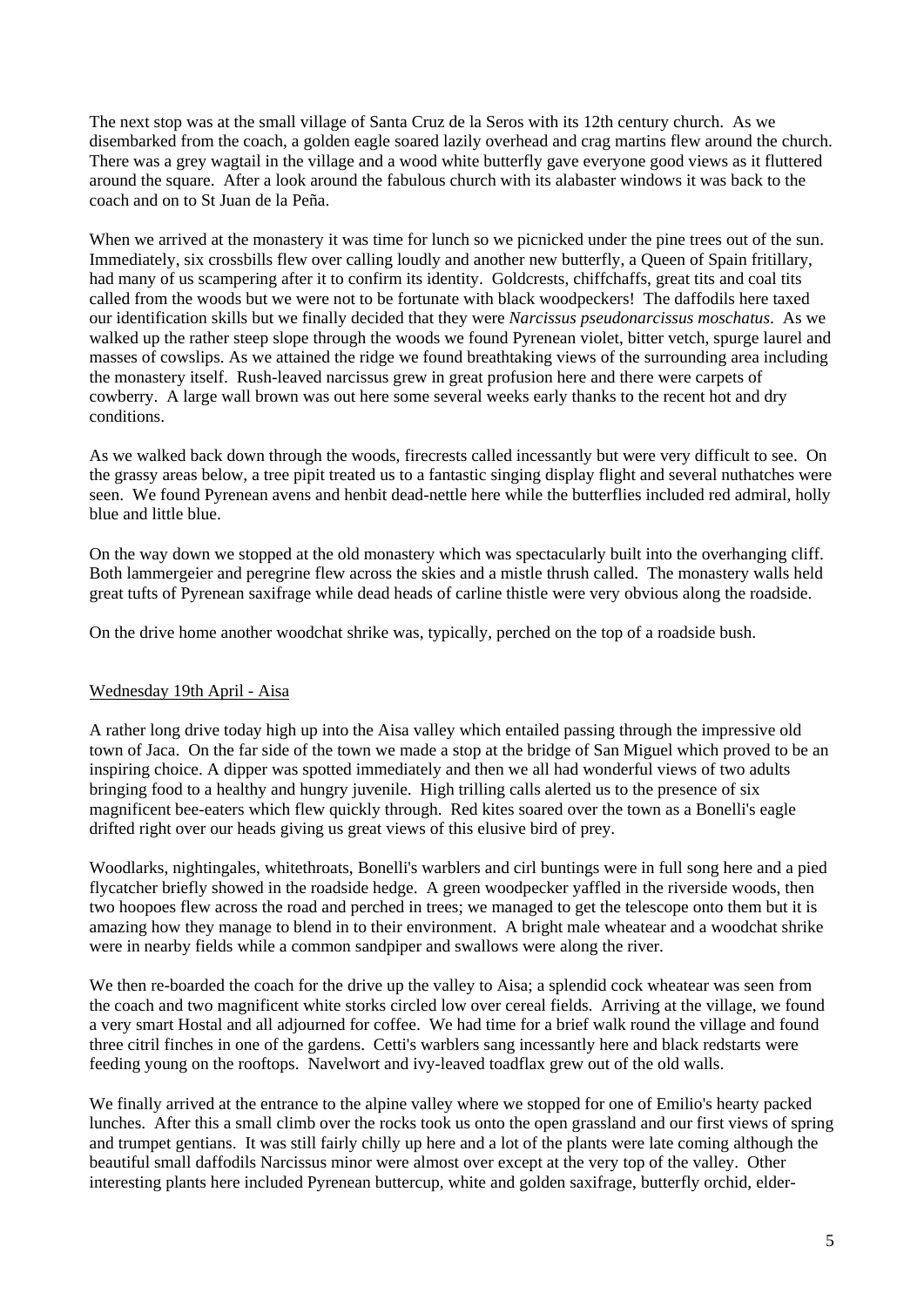flowered orchid, crocus and alpine lady's mantle. Several clumps of birdseye primrose were discovered by the mountain stream and lower down we found solid-tubered corydalis. In the cool conditions butterflies were few and far between though we did encounter green-veined white and the exquisite chequered skipper. Lines of procession moth caterpillars clambered among the rocks making it very awkward for us to avoid them with our boots.

A huge flock of choughs wheeled over the mountain tops and both the red-billed and alpine species were represented. Several alpine chough nests were later discovered at the very top of the valley where water pipits seemed to be quite abundant. Two ring ouzels were seen very briefly then two more lammergeiers glided overhead; one of the birds landed on the scree giving us distant views. Egyptian vultures and kestrels were also on offer here although the greatest thrill for the group came with the sighting of five Pyrenean chamois, or isards. Peter and I attempted to climb higher into the rocks but were driven back by dense swirling cloud making visibility almost non-existent. I'm not sure who was most surprised when I almost walked into a chamois! Meanwhile, a few lucky souls actually saw a lammergeier dropping bones onto the mountain ridge! As we headed back to the coach a dipper flew fast along the stream and three wheatears were encountered on the rocks. All in all, a most satisfying day high up in the 'real' Pyrenees.

#### Thursday 20th April - Foz de Binies & Rio Veral Valley

John and Vivien drove us up to the beginning of this nearby gorge in generally warm and sunny conditions. A little owl was on the farm buildings as we passed by. As we started our walk crag martins buzzed around the cliffs, two dippers called from the stream below and a superb blue-rock thrush sang from the high cliffs. Fly honeysuckle and scorpion senna were found at the entrance to the gorge where Pyrenean saxifrage grew out of the rocks with the first of a lot of petrocoptis.

Birds of prey were again very much in evidence with a single goshawk joined by all three species of vultures. Two lammergeiers and an Egyptian vulture drifted across the sky in company with a magnificent 45 griffons. A Bonelli's warbler sang from the scrub overhanging the river and a blackcap added to the general melee. As we passed through a tunnel in the rock we noticed a black redstart nest-building just above the road. Occasional ravens and choughs flitted across the gorge and a cirl bunting burst into song.

Most of the group spent a lot of time identifying the plants through the gorge; familiar plants such as shining cranesbill, white bryony and ramsons were found amongst more unusual plants such as grape hyacinth, darkeyed spurge, birthwort and the ubiquitous asphodel. Spanish festoon, scarce swallowtail and clouded yellow butterflies were found. The lunch stop at the head of the gorge was on a sunny area of short grass and scrub by the river which yielded several new butterfly species. The usual orange tip, common blue and wood white were joined by grizzled skipper, meadow fritillary, panoptes blue and green-underside blue. Nightingale, Cetti's warbler and firecrest called from the scrub and a common sandpiper searched for food along the river bank. Diligent searching of the low scrub revealed lady orchid and black bryony.

After lunch in the sun we were collected by Vivien and ferried in relay to the bridge over the Rio Veral. Here we had the option of a lift back to Berdún or a long walk back through the Badlands. All of the group decided to take the walk back, the first group to do this! Congratulations all round!

Mammals made a brief appearance with fleeting glimpses of two roe deer and a stoat. Another large patch of purple toothwort was found in the hedge here and wild clary flowered on the banks. A large patch of grassy scrub revealed a number of orchids just coming through. After much discussion we decided on lady orchid, burnt orchid and lots of early spider orchids. Pyrenean violet and shrubby gromwell were also found in this area. Moving on from the orchids, we came across a woodlark singing high in the air and were then rewarded by a magnificent view of a male black-eared wheatear.

As we picked our way around the small fields we came onto the main track back to Berdún. Both dark and pale phase booted eagles accompanied us along the way and a male subalpine warbler was seen briefly. Suddenly a chorus of high trills alerted us to the presence of 25 bee-eaters in the poplars. These magnificent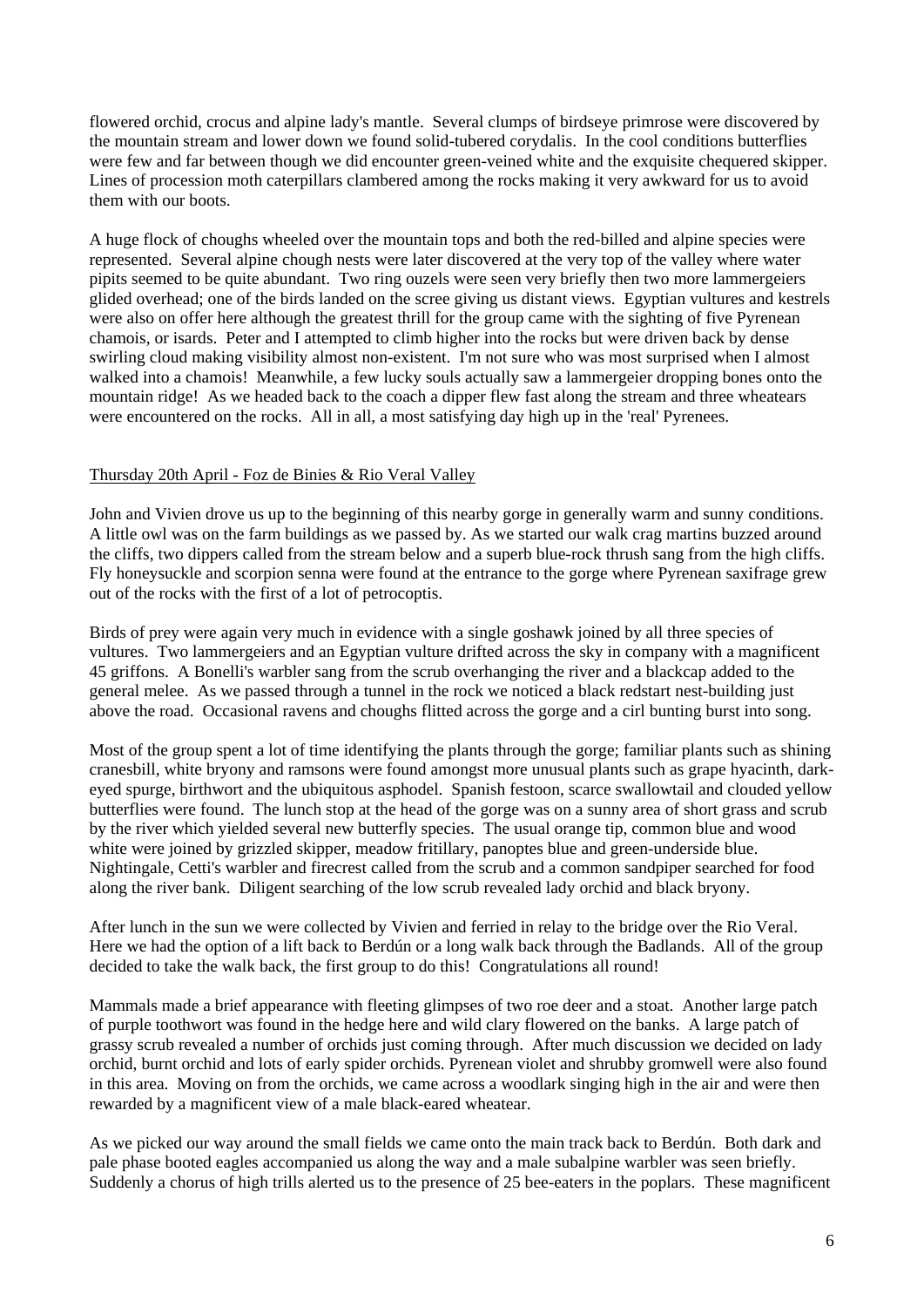and graceful birds gave us all good views as they wheeled through the air over the meadows. A rock sparrow appeared briefly in a wayside apple tree, yet another new species for the trip. As we walked back up the hill to Berdún a few of us stragglers saw both alpine and ordinary swifts dashing over the town.

I think most of us were pretty tired after a very long but most satisfactory day. We all looked forward to our evening refreshment at Emilio's.

#### Friday 21st April - Aguero, Castillo de Loarre & Riglos

Heavy rain throughout the night and a dark, menacing sky as we boarded the coach for a trip into the hills south of Berdún. Our first stop was at the small village of Aguero where it was overcast and pretty cold.

Several griffon vultures and choughs soared off the overhanging cliffs but the main excitement was provided by a large flock of sheep and goats being driven up to the higher grazing. The flock was led by a large, grand-looking billy goat which stopped and had a good look at us. Fortunately he decided to move on.

Red kite, Cetti's warbler, serin and cirl bunting were found here while snapdragon was growing out of the village walls and rosy garlic was identified.

As the weather closed in we decided to move on to the spectacular site of Castle Loarre. As we climbed the winding road up to the castle a snowstorm fell upon us and we pulled into the car park in driving snow! There were lorries, lights and cameras everywhere though the weather seemed to be holding up proceedings. After lunch in the warmth of the bus some of us decided to brave the weather and explore the magnificent old castle. In freezing conditions both woodlarks and nightingales sang through the snow and were joined by several serins. Maidenhair spleenwort and navelwort grew out of the castle walls from which the view was breathtaking in between the blizzards.

After our exertions, we moved on to the spectacular village of Riglos which nestles under towering sandstone cliffs. Almost unbelievably the sun came out as we arrived and it soon became warm and sunny. We had excellent views of black redstarts as we climbed up through the village towards the old church and a Sardinian warbler showed briefly from thick scrub. On the rocks above the church we were very fortunate in discovering a pair of black wheatears with the male showing his jet black plumage with white undertail coverts. We even managed to get them in the telescope!

Lots of griffons and choughs wheeled around the cliffs, seemingly oblivious to several climbers lower down. A wryneck called across the valley and both red kites and kestrels hunted the scrub. A single raven cronked as it flew off the cliffs and several wild rock doves were discovered nesting in deep clefts.

#### Saturday 22nd April - The Gorges of Arbayun and Lumbier

The clouds were very threatening as we boarded the coach though there was only a gentle breeze. It certainly was not too hot! Our first destination was Arbayun where we expected to see many griffons. On the way we passed the Embalse de Yesa and, as well as the usual little egrets and great crested grebes, there was a black stork hunting in the shallows by the road.

Arriving at the viewing platform at Arbayun, we were greeted by a large number of griffon vultures soaring over the top of the gorge. Both red and black kites joined the throng, a pale-phase booted eagle drifted through and yet another lammergeier came into view. Kestrels were breeding on the cliffs and both alpine swifts and crag martins wheeled in the air. A great spotted woodpecker called from across the gorge and a subalpine warbler sang from the scrub next to the platform.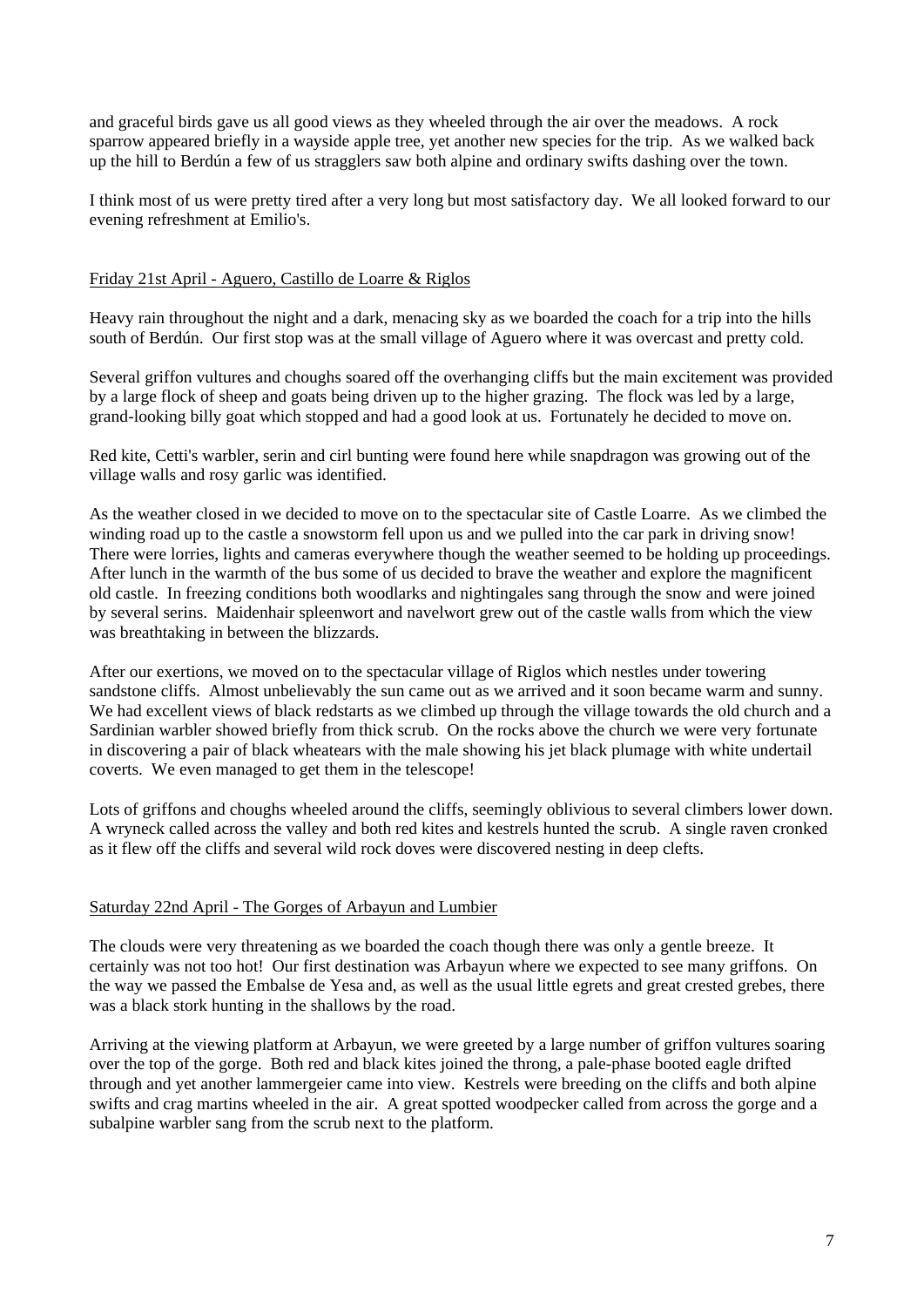Several of the group helped some Spanish tourists to see the griffon vultures through the telescope. It's always good to show local people what we consider important.



Leaving Arbayun, we drove back down the road and had lunch at the picnic spot at the entrance to the Lumbier gorge. Rock doves flitted along the cliffs throughout the gorge while both grey wagtails and Cetti's warblers were relatively abundant along the riverside. A blue tit had made its nest in a small hole in a concrete post and we saw the bird taking in food for its brood. There were two, pale-looking rock sparrows, and a new species was two tree sparrows. Griffons were also plentiful in the gorge though the star of the show was a superb Egyptian vulture which landed on the cliff and gave excellent views in the telescope. Several blue rock thrushes were spotted along the gorge but were always difficult to pin down for more than a fleeting moment.

Plant highlights in the gorge included a turpentine tree right at the beginning of the walk, asparagus fern, meadow clary and shrubby jasmine. Two goshawks flew in to join the soaring griffons but a real show was put on by three red kites which spent over thirty minutes talon-grappling and squabbling at the bottom of the gorge. Kathy took a whole film of this but the results were a little disappointing.

Walking back for a well earned drink at Liédena village we passed a superb male stonechat and a well camouflaged tawny pipit. We stopped briefly on the way back at the reservoir and could not believe our eyes when we saw an osprey flying low over the water.

So to our last meal at Emilio's where John produced champagne and we regretted coming to the end of our trip so soon. All in all an excellent week and, considering we were so early, we were very lucky with both the weather and the wildlife.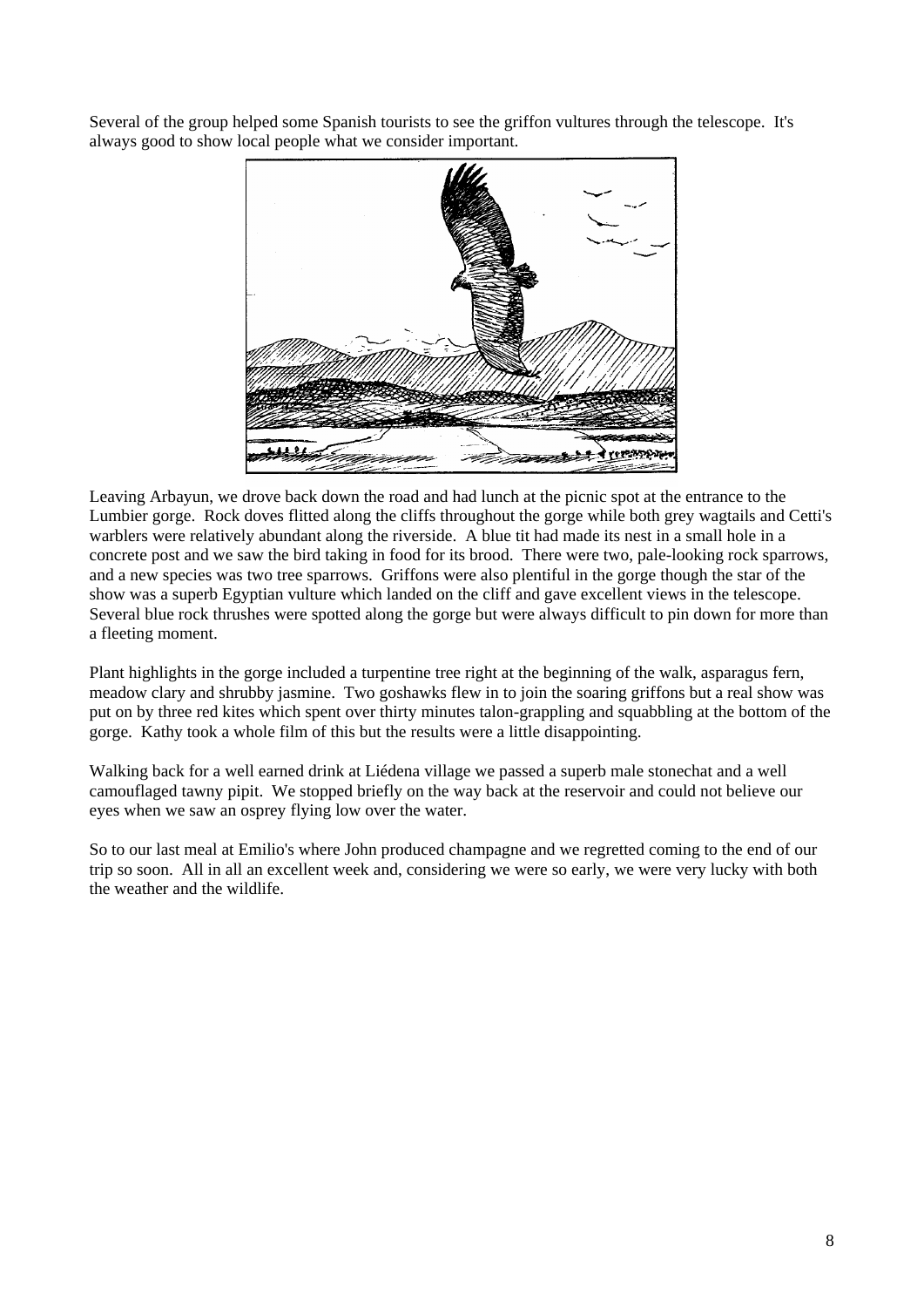#### Bird List

Great crested grebe Nightingale Cormorant Black redstart Little egret Redstart Grey heron Whinchat Black stork Stonechat White stork **Wheatear** Mallard Black-eared wheatear Black kite Black wheatear Black wheatear Red kite Blue rock thrush Red kite Lammergeier Ring ouzel Egyptian vulture Blackbird Griffon vulture Song thrush Short-toed eagle Mistle thrush Montagu's harrier Cetti's warbler Goshawk **Melodious** warbler Buzzard Dartford warbler Golden eagle Sardinian warbler Booted eagle Subalpine warbler Bonelli's eagle Lesser whitethroat Osprey Whitethroat Kestrel Blackcap Peregrine Bonelli's warbler Coot Chiffchaff Common sandpiper Willow warbler Yellow-legged gull Goldcrest Rock dove<br>
Woodpigeon<br>
Pied flyc: Collared dove Long-tailed tit Cuckoo Coal tit<br>Scops owl Blue tit Scops owl Little owl Great tit Swift Nuthatch Alpine swift Woodchat shrike Bee-eater Jay Hoopoe Magpie Magpie Alpine C Green woodpecker Great spotted woodpecker **Jackdaw** Jackdaw Crested lark Rook Woodlark Carrion crow Skylark Raven Sand martin Spotless starling Crag martin House sparrow Swallow Rock sparrow Rock sparrow House martin Tree sparrow<br>Tawny ninit Tawn Tawn Chaffinch Tawny pipit Tree pipit Serin Water pipit Citril finch Yellow wagtail Greenfinch Grey wagtail Goldfinch White wagtail Linnet Dipper Common crossbill Wren Cirl bunting Dunnock Corn bunting Robin

Pied flycatcher Alpine chough<br>Chough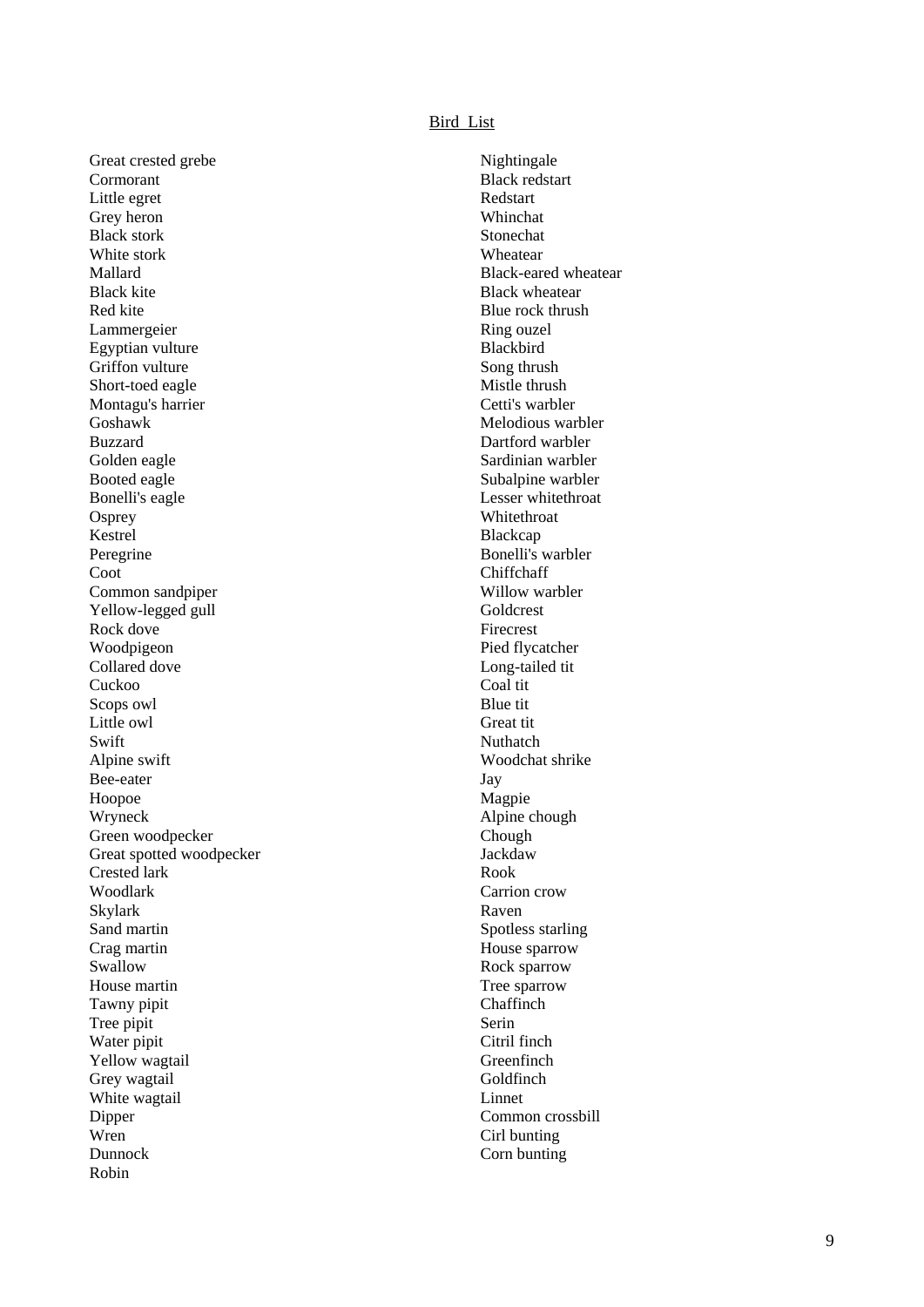### Butterfly list

Scarce swallowtail Swallowtail Spanish festoon Large white Small white Bath white Green-veined white Orange tip Moroccan orange tip Clouded yellow Brimstone Wood white Small conner Holly blue Panoptes blue Little blue Green-underside blue Common blue Peacock Painted lady Red admiral Queen of Spain fritillary Meadow fritillary Large wall brown Southern speckled-wood Wall brown Grizzled skipper Dingy skipper Chequered skipper



## Plant list

This is a far from complete list of all the plants recorded and is on a site by site basis.

## April 17th - Berdún, Rio Veral & Rio Aragón

Barberry (*Berberis vulgaris*); Spanish broom (*Genista scorpius*); Silvery sainfoin (*Onobrychis argentea hispanica*); Green hellebore (*Helleborus viridis*); White rock-rose (*Helianthemum apenninum*); Golden cinquefoil (*Potentilla* auirea); Yellow restharrow (*Ononis striata*); Woolly thistle (*Cirsium eriophorum*); Judas tree (*Cercis siliquastrum*); Henbane (*Hyoscyamus niger*); Wild clary (*Salvia verbenaca*); Tufted vetch (*Vicia tenuifolia*); Star of Bethlehem (*Ornithogalum umbellatum*); Shepherd's needle (*Scandix pectenveneris*); Purple toothwort (*Lathraea clandestina*); False vetch (*Astragalus monspessulanus*); Tassel hyacinth (*Muscari comosum*); Basil thyme *Acinos arvensis*); Field marigold (*Calendula* arv).

## April 18th - Santa Cruz de la Seros & San Juan de la Peña

Blue aphyllanthes (*Aphyllanthes monspeliensis*); Wild daffodil (*Narcissus pseudonarcissus moschatus*); Rush-leaved narcissus (*Narcissus requienii*); Rock narcissus (*Narcissus rupicola*); Pyrenean violet (*Viola* pyrenaica); Bitter vetch (*Lathyrus montanus*); Spurge laurel (*Daphne laureola*); Cowslip (*Primula veris*); Asphodel (*Asphodelus albus*); Pyrenean spurge (*Euphorbia chamaebuxus*); Lesser periwinkle (*Vinca*